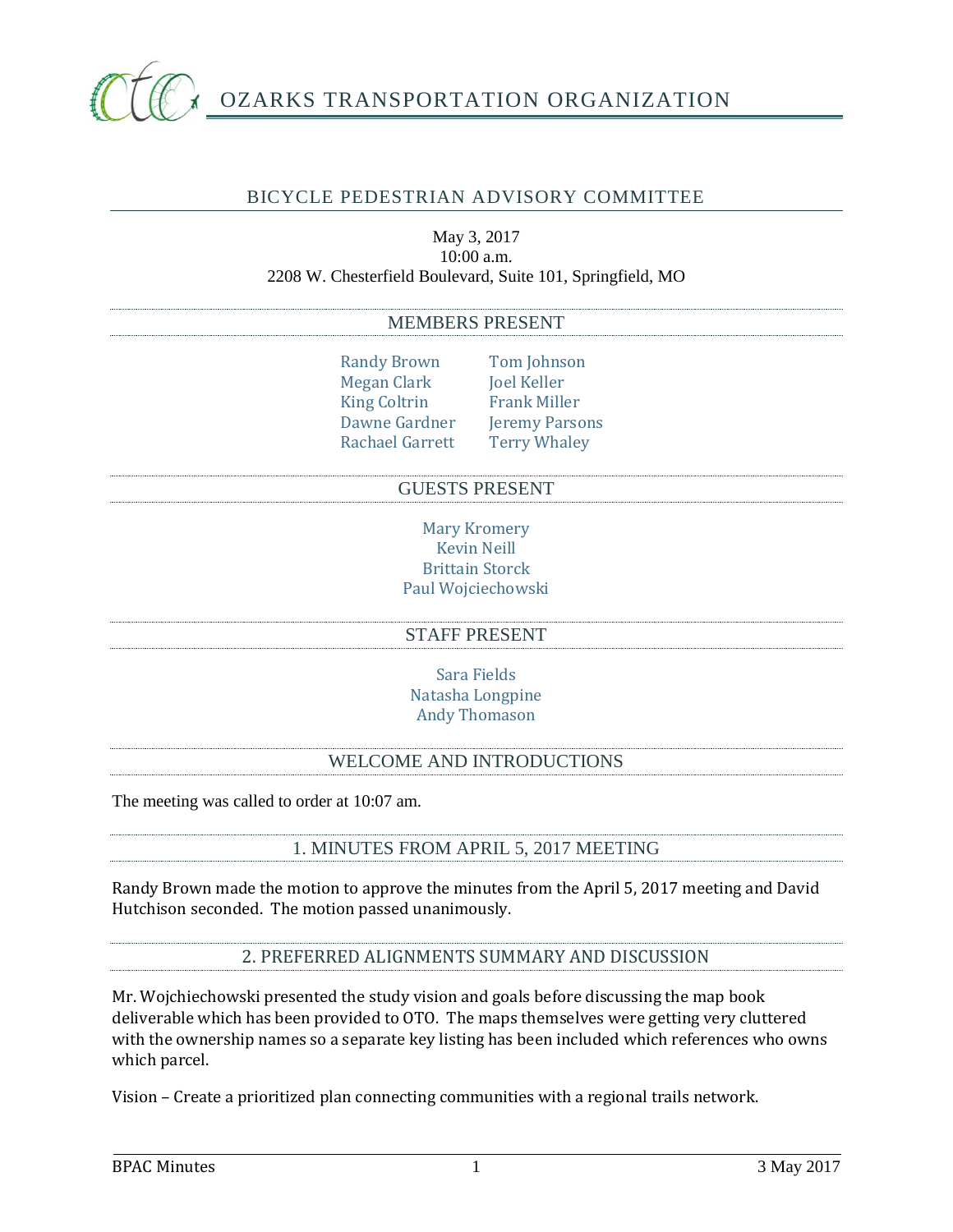

Goals –

- Interconnected Network
- Prioritize Investments
- Define Opportunities, Constraints, and Costs
- Prepare Environmental Documentation
- Transportation Choices
- New Healthy, Efficient, and Attractive Connections
- Collaborative Planning
- Support Economic Development

The environmental information is in the process of being added to the maps. The grades, especially, need to be added. It is important that this is accurate for grant submittals and for ADA accessibility.

The Map Book shows the original alignment and alternates. Property information has been included for those within 500 feet of an original alignment, but some original alignments are further away from the alternates, so that will be needed as well. Easements and archaeological information is now known and the map will need to be tweaked for those. Only 31 of 90 map pages will have information on archaeological sites. Areas to stay away from will be flagged.

Mr. Neill and Ms. Storck discussed the alignment development. Available for each alignment, depending on the characteristics, are an original alignment, two alternate alignments, and possibly an interim alignment. Interim means it is the best short-term, on-street route until a more established permanent connection can be constructed; this is not meant to be a solution. They are also working to avoid "dog-legs" on the trails, as in 90-degree turns. Sometimes the original alignment is the preferred alignment and sometimes not, but will be maintained on the maps for illustrative purposes. There are some dead ends on the trails, found with field work. For example, the west end of the James River Trail doesn't connect anywhere and perhaps should show a way to get to ZZ. This could also be a chance to connect into the trail and sidewalk Plan that Clever has completed.

Alignment Evaluation Criteria includes –

- Network Connections
- User Experience
- Enhances Biking and Walking
- Logical Segments
- Cultural/Natural Resources
- Environmental Conditions
- Cost
- Route Directness
- Ownership/Right-of-Way

Then, each Criterion has a set of measures by which to provide a score, creating an alignment assessment tool. This is to evaluate alternatives against each other. Part of the consideration is to have the trails be part of a journey, not just a fast way to connect two places. This all had some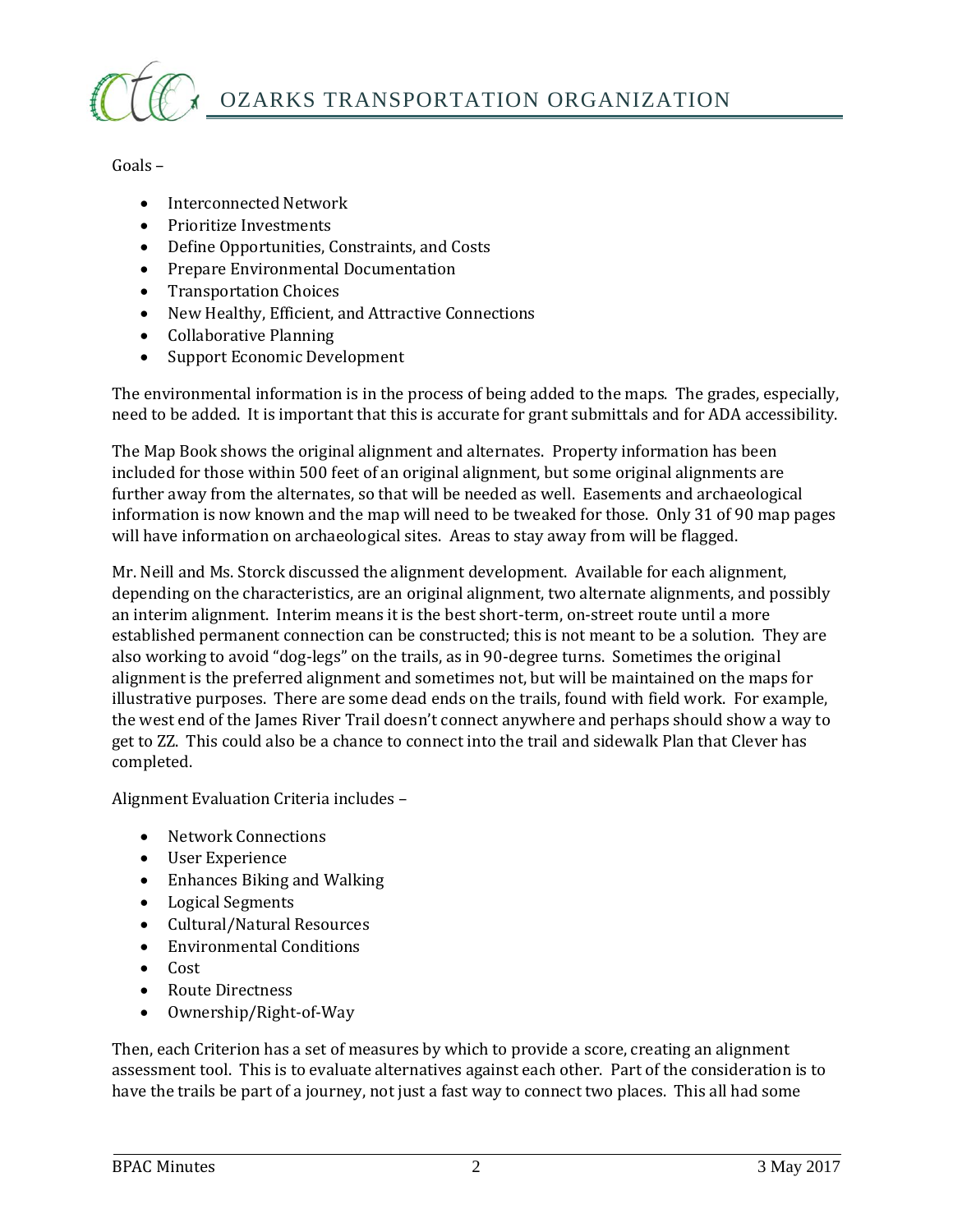

discussion. Mr. Miller had a question about logical segments and how a last segment might be treated. He also asked about consistency in scoring as there will need to be some judgement calls and it is important to make sure those are made the same way each time. Mr. Wojchiechowski explained that the system does allow for flexibility and that the scoring should avoid splitting hairs and perhaps a minor tweak to an alignment could help it score better. Ms. Storck mentioned that the length of an alignment could also make a difference.

## 3. PUBLIC ENGAGEMENT

#### *Summary of Online Engagement*

Mr. Wojchiechowski discussed community engagement to this point. The online engagement is so far a small sample. In the meetings, there appeared to be a focus on connections between Republic and Springfield, as well as Ozark and Springfield. Some effort needs to go into ensuring an even distribution of comments. It was also mentioned that tracking who has viewed engagement opportunities, such as reviewing Facebook post exposures, would be good.

The website feedback will be up through May and probably through the June BPAC meeting.

#### *Summary of April Open Houses*

The voting results from the public meetings were shared with the Committee. These are combined from the two meetings. This will be used in development of alignments, rating of alignments, and prioritization of corridors.

From a goal perspective, here are the top goals from people attending the open houses:

- 1. Create interconnected network of trails and greenways to connect people and places across the region.
- 2. Support Economic Development
- 3. Support Healthy, Active Efficient, and Attractive Connections Throughout the Region
- 4. Strengthen Collaborative Planning Among Local Governmental Agencies
- 5. Support Diverse and Sustainable Travel Choices
- 6. Prioritize Trail investments
- 7. Define Constraints and Cost
- 8. Prepare Environmental Documentation

For Alignment Evaluation, here are the top priorities:

- 1. Network Connections
- 2. User Experience
- 3. Enhances Biking and Walking
- 4. Logical Segments
- 5. Support Cultural and Natural Resources
- 6. Consider Environmental Conditions
- 7. Cost
- 8. Route Directness
- 9. Property Ownership

Connections to Trail Preferences:

1. Bike Lanes and Buffered Lanes